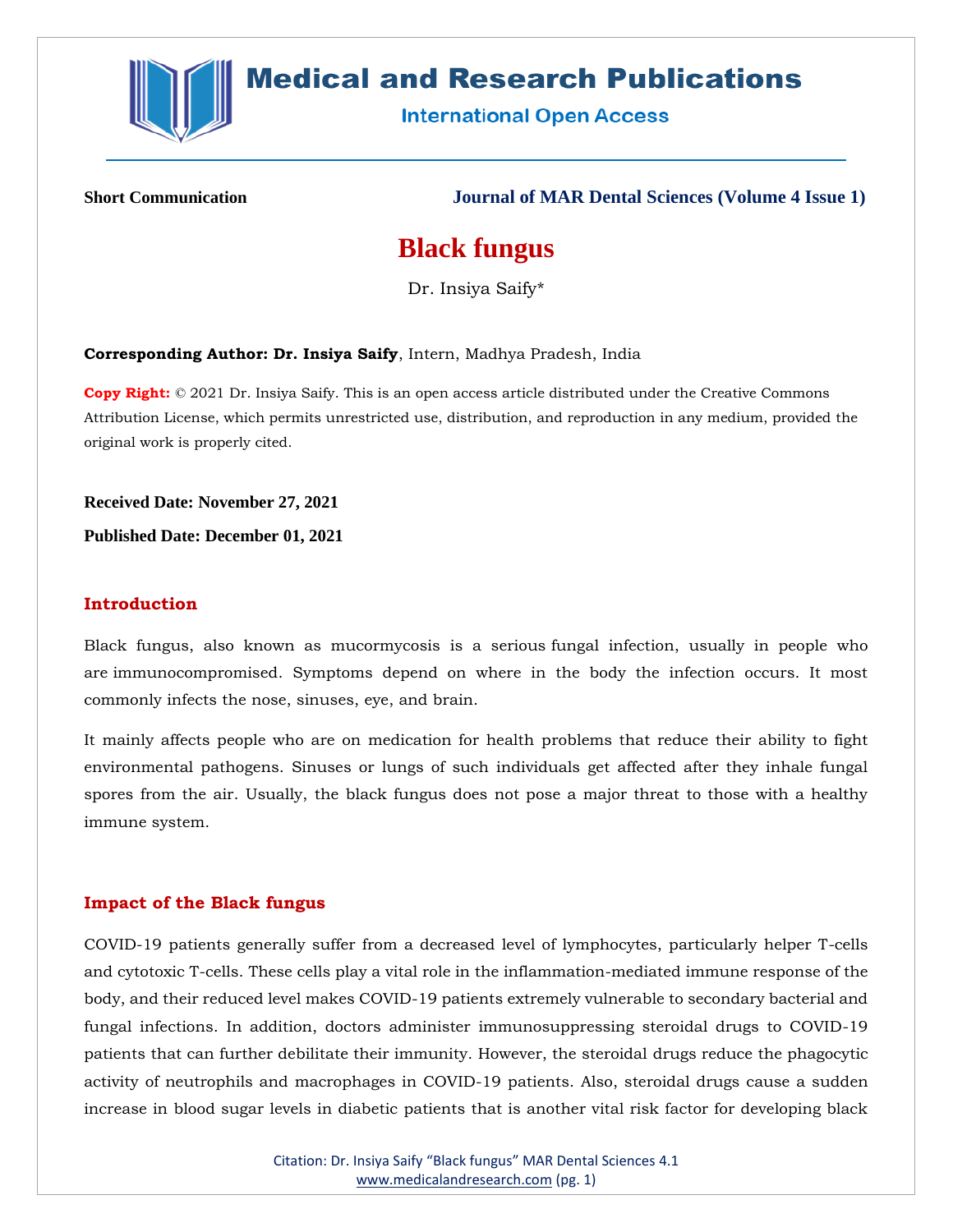#### **Journal of MAR Dental Sciences (Volume 4 Issue 1)**

fungus. Moreover, an iron-rich environment is favorable for this fungal infection. Increased cytokine levels such as interleukin-6 increase the ferritin level of COVID-19 patients, making them even more vulnerable to the infection. Also, unsanitized oxygen cylinders and ventilators might be responsible for this fungal infection outbreak. Some hospitals were using ventilators on a shared basis. Some of the oxygen cylinders being used were contaminated and this unhygienic condition could have contributed to this sudden rise of black fungus cases. Therefore, COVID-19 patients with diabetes mellitus and who had been prescribed immunosuppressant corticosteroid drugs for their treatment are most vulnerable to the infection. Also, several unhygienic practices could have contributed to this sudden rise of black fungus as well.

Covid-19 leads to immunosuppression in people resulting from dysregulated immunity that the viral disease causes in the body. This holds for the entire world. But India has a huge diabetic population that is at risk. Even if it's a tiny fraction of the population, it is a large number. And along with that, steroids and antibiotics are being used quite irrationally for Covid-19 patients.

Anything that causes an immunocompromised state can expose an individual to a fungal infection. We all carry bacteria and fungi, some of which help maintain a healthy biological ecosystem in the body. That gets disturbed and the good bacteria and fungi die when you use medications irrationally. Doctors have called for judicious use of anti-cancer drugs such as tocilizumab to treat Covid-19. Tocilizumab is an immunomodulator, which can compromise immunity and in turn make the patient prone to various infections including black fungus.

A recent summary of Covid-19-associated black fungus showed 94% of patients had diabetes and it was poorly controlled in 67% of cases. When diabetes is poorly controlled, blood sugar is high and the tissues become relatively acidic – a good environment for Mucorales fungi to grow. This was identified as a risk for black fungus.

People with diabetes tend to develop more severe Covid-19 infections. This means they're more likely to receive corticosteroids, which are frequently used to treat Covid-19. But the corticosteroids, along with diabetes, increase the risk of black fungus. Meanwhile, the virus that causes Covid-19 can damage airway tissue and blood vessels, which could also increase susceptibility to fungal infection. So damage to tissue and blood vessels from Covid-19 infection, treatment with corticosteroids, high background rates of diabetes in the population most severely affected by the coronavirus, and, importantly, more widespread exposure to the fungus in the environment are all likely to be playing a part in the situation we're seeing with black fungus.

## **Symptoms**

Following are the symptoms for black fungus-: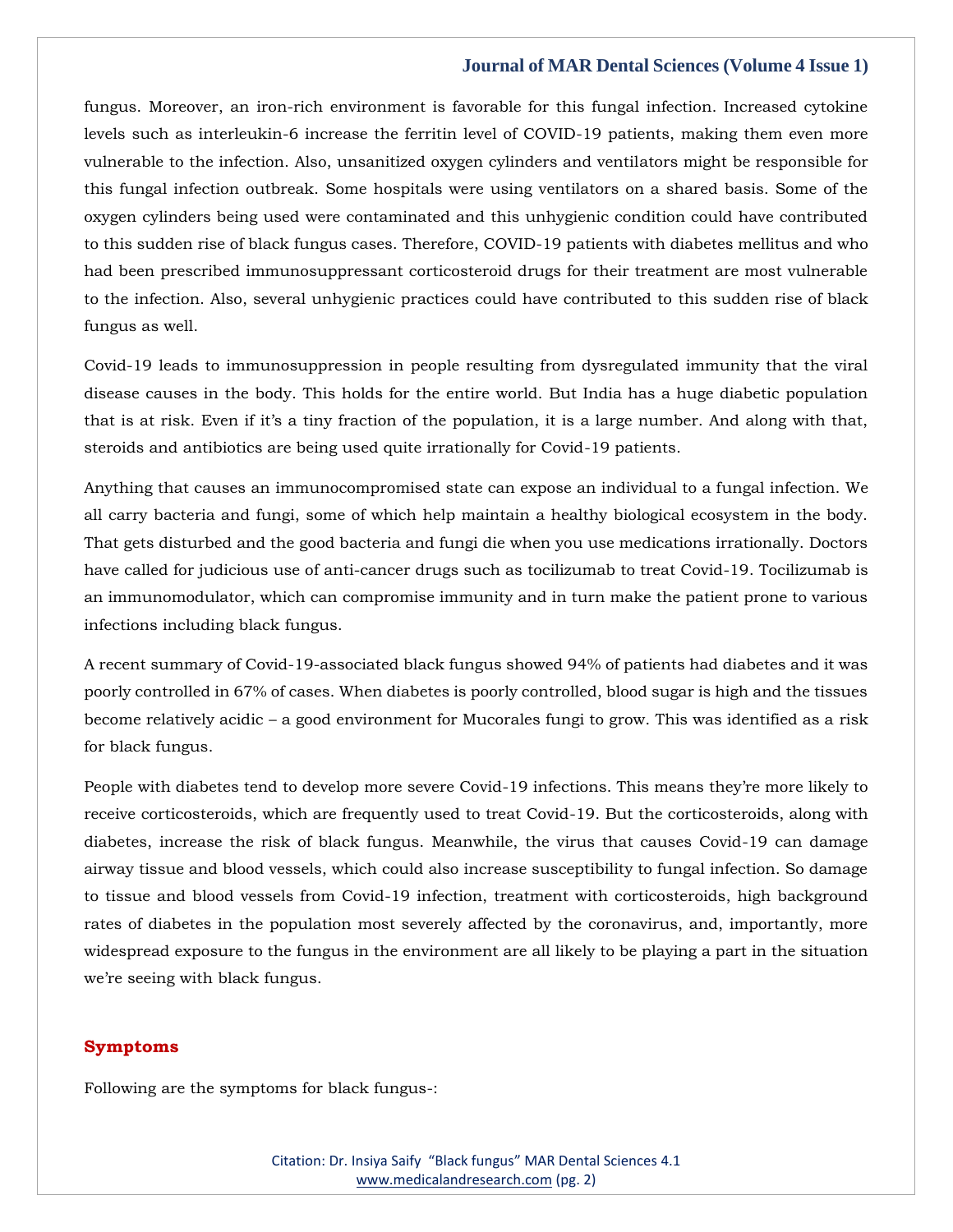#### **Journal of MAR Dental Sciences (Volume 4 Issue 1)**

- Local pain on the cheekbone, one-sided facial pain, numbness or swelling
- Blackish discoloration over the bridge of nose/palate
- Loosening of teeth, jaw involvement
- Blurred or double vision with pain
- Thrombosis, necrosis
- skin lesion
- Chest pain
- pleural effusion
- worsening of respiratory symptoms
- Sinusitis- nasal blockade or congestion, nasal discharge (blackish/bloody)

## **Prevention**

Preventive measures include-:

- wearing a face mask in dusty areas
- washing hands
- avoiding direct contact with water-damaged buildings
- protecting skin, feet, and hands where there is exposure to soil or manure such as gardening or certain outdoor work.

#### **Treatment**

Treatment involves a combination of antifungal drugs, surgically removing infecting tissue and correcting underlying medical problems such as diabetic ketoacidosis.

#### **Medication:**

Once the black fungus is suspected,  $\Delta$ mphotericin  $B$  at an initial dose of 1 mg is initially given slowly over 10–15 minutes into a vein, then given as a once-daily dose according to body weight for the next 14 days. It may need to be continued for longer. [Isavuconazole](https://en.m.wikipedia.org/wiki/Isavuconazole) and [Posaconazole](https://en.m.wikipedia.org/wiki/Posaconazole) are alternatives.